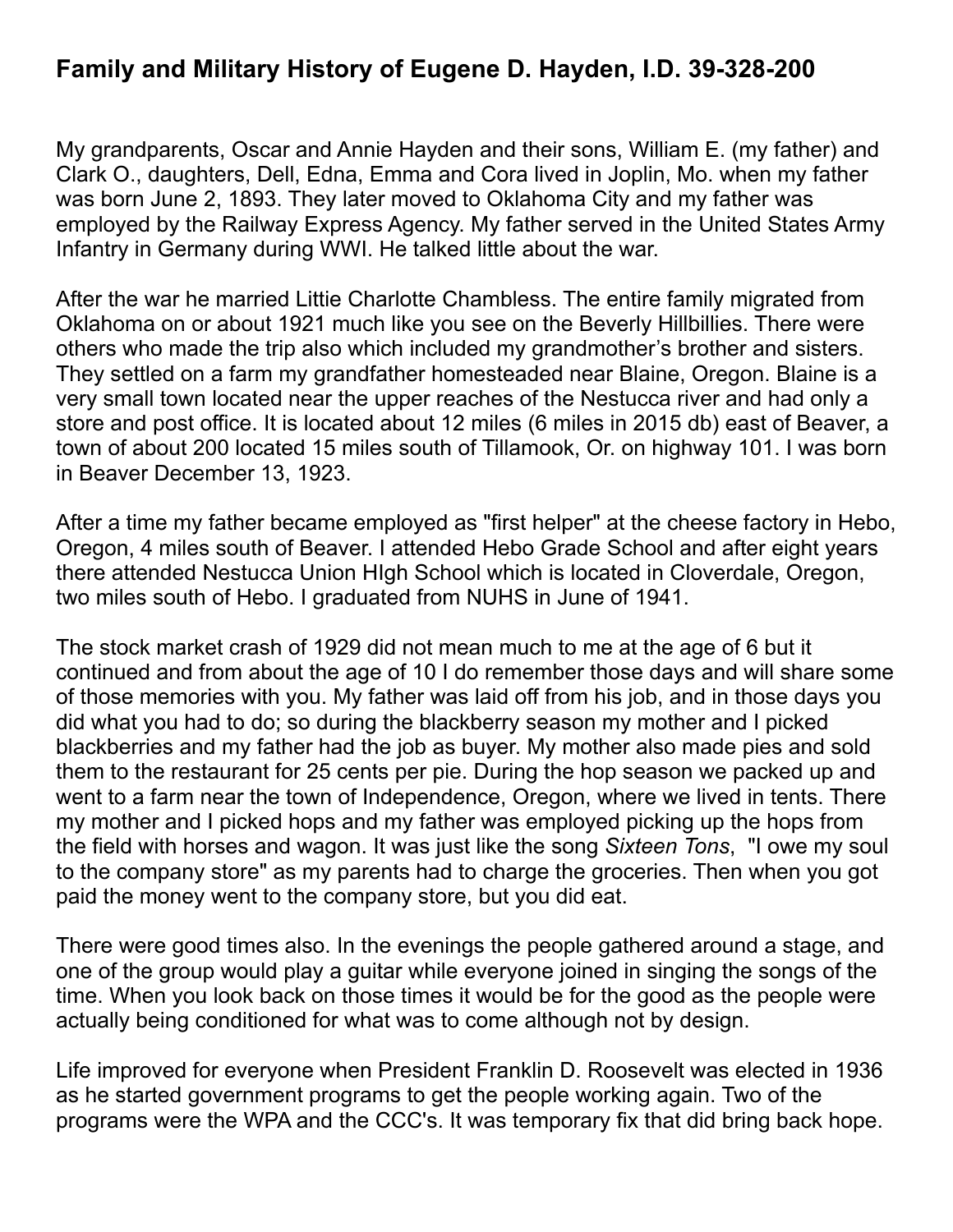I started high school in September of 1937, and it was February 8, 1938, that was to be the most tragic day of my life. I had only been home from school a short time, and my mother and I were cleaning up the yard when she screamed, "The house is on fire!"

We ran into the house, and the wall was on fire behind the wood burning heater. I turned on the water in the sink but there was no pressure as we got our water from a spring. It was useless, so we picked up the cedar chest and took it to the yard. She raced back in. I had stopped for some reason that I do not remember, but when I went to go back in the front of the house was a mass of flames.

I went to the side of the house and crawled through a window which was full of black smoke. I went as far as I could calling for her and feeling but did not know where to go. I went back out the window. Neighbors had arrived and had crawled as far as they could through the back door and then had to leave. The only fire department was the forest service. Houses in those days were like kindling. Nothing but boards and wallpaper. The hose had to come from the river. The house burned to the ground and I lost my mother.

My dad was working away from home in the cheese factory in Sandlake as the cheesemaker there had been stricken with polio. By the time he got there there was nothing left but ashes.

I then lived with my Aunt Emma and Uncle Dewey Saling and grandparents on a farm near Sandlake for a time. During that time on the farm I groomed and trained a calf. Every day after school I would head to the barn, get my calf and start the training. She had to stand with front feet stretched forward and back feet stretched backward. She responded well, and then it was fair time. Off to the fair we went. We slept in the barn with our calves, and the day came to show them. We all marched in a circle, on command stopped and the calves would respond as they had been trained. Finally there were only two, and mine was one of the two. We marched around many times, and finally they had to make a decision. I was a little disappointed as I got second place.

I also had two banty chickens, a hen and a rooster. I cleaned them up, took them to the fair, and got first place two consecutive years. My dad bought a team of horses for the farm in appreciation for my grandparents making a home for me. One day I hooked the older and more gentle horse to a wagon, and a friend, Ross Price, and I went out amongst the tree stumps picking up knots for firewood. On the way back I turned to close to a stump and the wheel caught and the shaft poked the horse in the ribs as the wagon had not been built for a horse of his size. He took off and pulled the wagon apart. Ross fell off in the ferns but was not injured. I was hanging on to the reins on the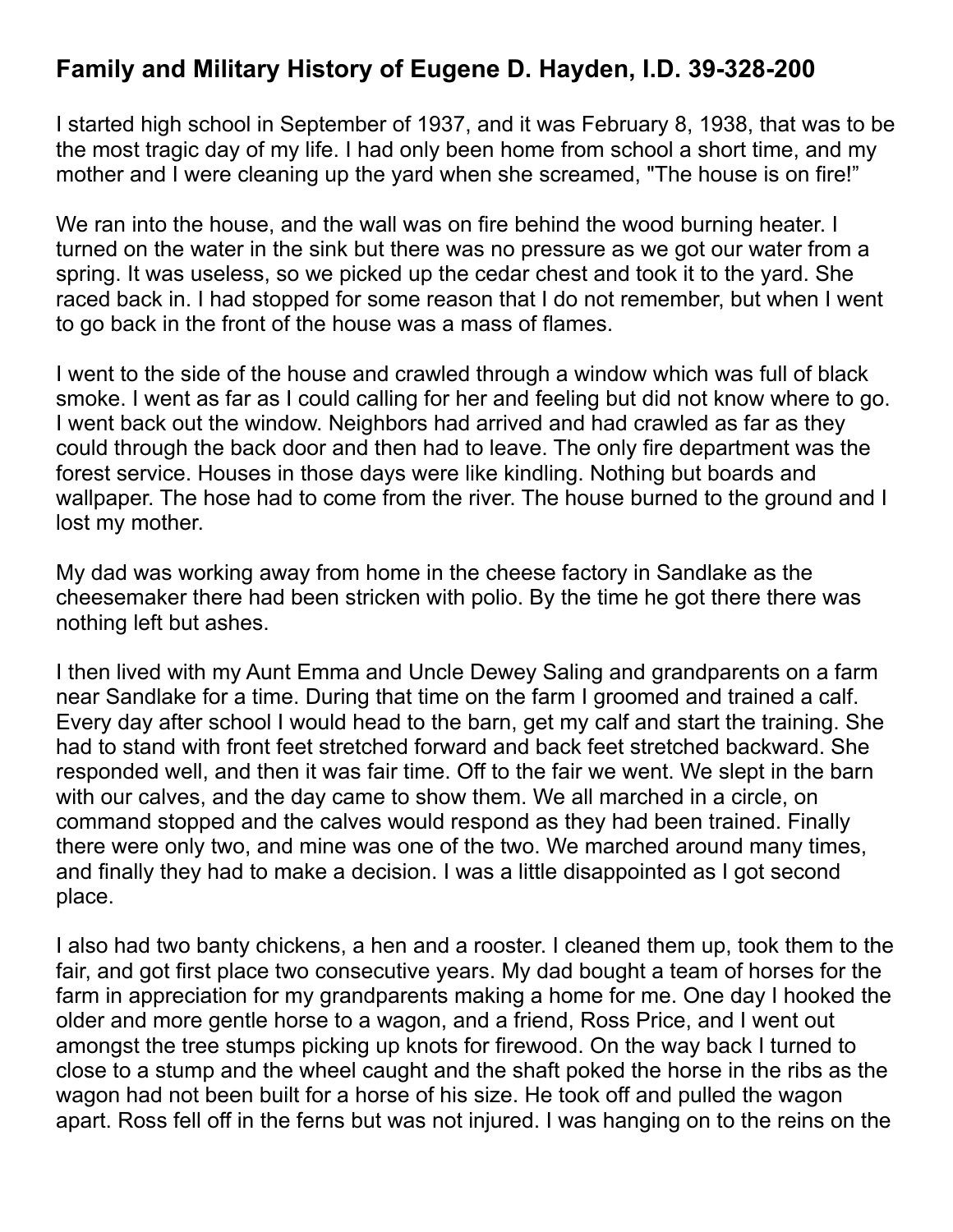ground but finally had to let go. The horse went to the barn and waited for us. Luckily it turned out to be humorous.

My dad quit the cheese factory and bought the Hebo Inn, a restaurant with a few rooms overhead. About a year after buying the inn my father married the waitress, Irene Harmel who had a son, Gayland, who was about 7 years of age. I lived there until I graduated in June of 1941. That summer I worked for the Forest Service on a tower on Bell Mountain, looking for smoke that might mean the beginning of a forest fire.

September 9, 1941, two of my friends, Keith Brandt and Jim Hatfield, and I left for Portland looking for work. We checked the classifieds in the newspaper and there was an advertisement for track workers on the Southern Pacific Railroad. We applied, but the fellow who interviewed us, Jim Crowley, realized that we were young boys that did not really know what we were applying for. He gave us jobs but not on the tracks. We were sent to Independence, Oregon, the hop capital of Oregon. We found ourselves piling two hundred pound bundles of hops from the farmers truck into a railroad warehouse and eventually to a railroad car. It was hard work but we worked hard, and the agent took a liking to all of us. We did not know it but we were on the Clerks Roster. One day he came to us and said there was a clerk's job in Willamina and we would have to decide who was going. We flipped a coin, and I was odd man out so to Willamina I went.

I had not yet turned 18. In those days messages came on the telegraph. The agent came to me one day about 10 days before my birthday and had a message in his hand that read, "Your clerk, Eugene Hayden, is under 18 years of age and must be terminated." He asked, "is this true?"

I said, "Yes," and he said, "Let me take care of it."

He did not answer until they pressed for an answer, and then he answered saying the message was garbled and he did not understand it. That went on until my birthday, December 13th, and he answered saying, "Dismissal not necessary - clerk has turned 18."

You will note that December 7, 1941, came in the midst of the time when the agent was doing all he could do to keep me from getting fired. It was a Sunday, December 7, 1941, and I was home at the Hebo Inn when the word came over the radio that Japan had bombed Pearl Harbor. We did not know it at the time, but John Collier, a young man who prior to his enlistment in the Navy lived on a farm about halfway between Hebo and Cloverdale, was aboard the Arizona when the Japs attacked. He still lies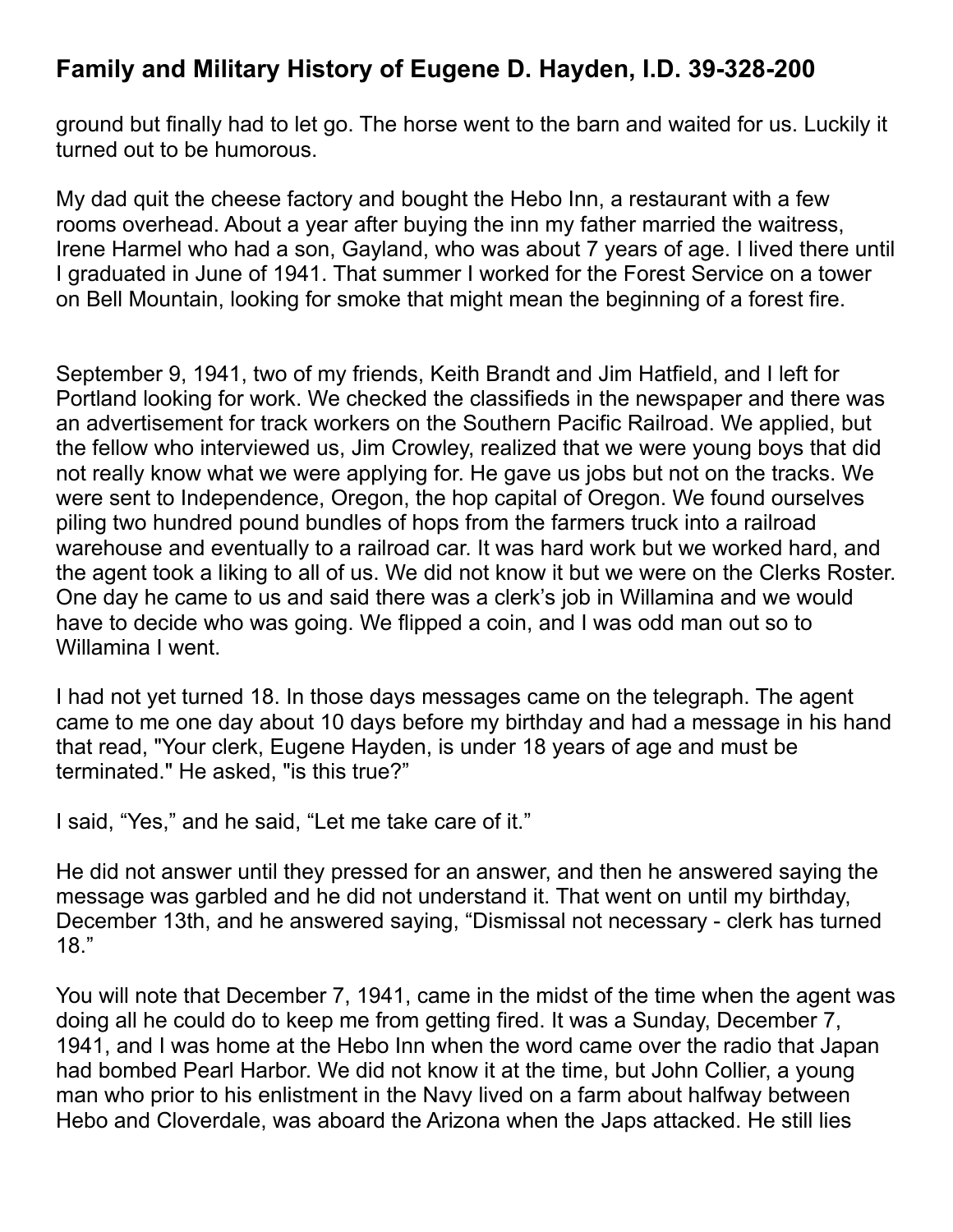with his shipmates on the Arizona at the bottom of Pearl Harbor. I still recall having a flat tire while driving from Hebo to Cloverdale right in front of his house. I was about 16 years of age at the time, and he came out and helped me get the spare on.

President Franklin D. Roosevelt immediately asked Congress to declare war on Japan, and then Hitler declared war on the United States. Now we were in a war on two fronts with the battleships sunk in Pearl Harbor, and our military was ill-prepared for war. People were stunned and furious and became united as they have never been since. Sixty some years later there is a great deal of criticism of President Roosevelt for having interned the Japanese, but at the time there was no criticism at all. In fact he did them a great favor, in my opinion, as there is no doubt in my mind that they would have been shot on sight.

Sixteen million men and women were in uniform, but whether you were in uniform or not all were a part of the team. Women worked in the factories with the men. They built ships at at unbelievable pace. The people had been conditioned to being without, as I mentioned earlier, so when the gas, food, soap and other commodities were rationed they knew how to handle it.

The restaurant depended heavily on tourist trade, and that came to an end immediately after the war started. My father closed the restaurant, moved to Portland and was employed by Western Machinery Company where they converted to making ship anchors.

I left Willamina and went to Portland. My job was mostly outside in the winter cold and snow. I worked there for a time but soon decided that this was not going to be my life's work. A new army base near Corvallis, Oregon, was built which was named Camp Adair. The railroad ran through the camp, so there was an agency on the base. An office job came open there for which I applied and received. It was there where Keith Brandt and I were working when we both received "Greetings from the President." Jim Hatfield had quit and went to work for the telephone company, and he was also called and spent his time in the Navy. All three of us survived the war and are still living at this time.

My orders were to report to Tillamook, Oregon, and from there to Portland, Oregon. We were told that we had a choice of which branch of the Armed Services we wished to serve. They asked me and I said, "Navy." I was sent to the next room, and I found out I was in the Army. I was inducted March 5, 1943. So much for choice.

After a physical and a swearing in ceremony I was ordered to Fort Lewis, Washington. There we were issued clothing and a barracks bag and of course more medical exams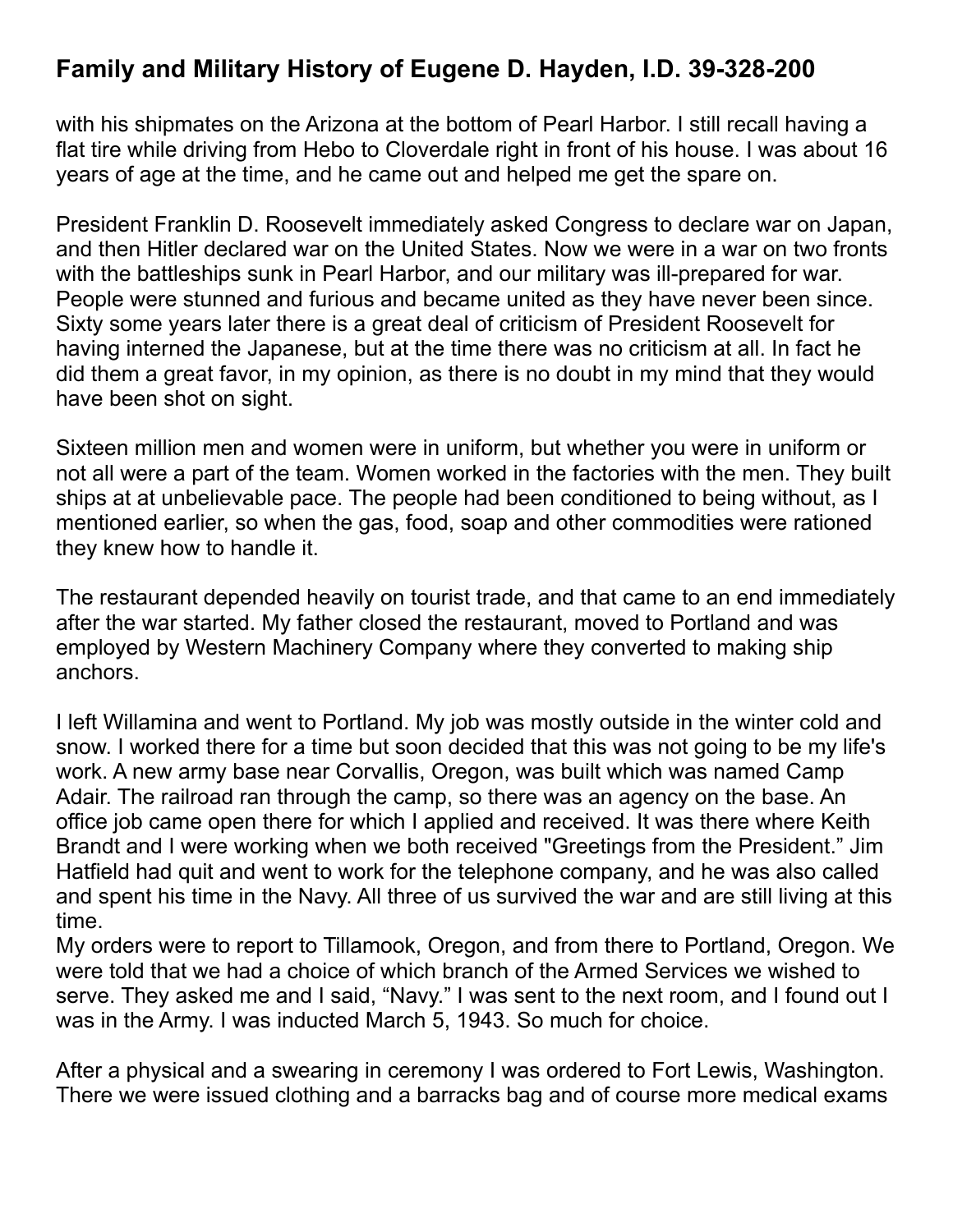and shots, and it was not long before we were on a troop train heading for Abilene, Texas.

Upon arrival there basic training started. Up at dawn, morning exercises, drills, and twenty-mile marches with sand blowing all day and all night. After a time I was sent to clerks school. Finally the day came to ship out. The next stop, Camp Wheeler, Georgia, was located 10 miles from Macon, Georgia. You boarded the train with your barracks bag and it was your job to find a place to put it which was not an easy task as everyone had one. It was hot, and we had the windows open to keep from suffocating. The black smoke and soot from the engine had us covered from the top of our head to our waists.

We were assigned to the 325th Station Hospital, and now the training started for real. We participated in marches into the countryside in the summer heat of Georgia. We erected large hospital tents, mess hall tents, and our own private tents. There were orders to fall back, take it all down, pack it, load it into trucks, get our personal packs ready and march until told to set it all up again. Many times the first sergeant would bark, "Double time!" One time a medical officer, holding the rank of major, said, in a very loud voice, "What are trying to do--kill these men!" It was not long before the major was transferred.

Later, training in the Camp Wheeler hospital, my duty was in the receiving office where we admitted the patients. There was a lake close by where soldiers went when off duty, and one day lightning struck a tree. Soldiers there were hit, and finally one fellow was able to get up and go for help. The ambulances brought them in, and they were blue and seemed to be lifeless. But every one of them survived.

Our unit was changed from the 325th Station hospital to the 154th General Hospital. We were about to ship out, and it was time for a physical. I was found to have a hernia. Off to the hospital I went for an operation. I was worried that I would not get to go with my unit, but I was out and recovered before we got our orders.

There was an incident that occurred during my stay at Camp Wheeler that stays in my memory. We were not located on the main base, and there was a steak house about a mile up the road from our quarters. It was very popular, and another fellow and I walked there one evening, had our steak dinner and started our walk back. We were walking on the left side of the road, and I was on the left of my friend. A car approaching from our rear swerved across the road, hit my friend, knocked him down and then continued on. His leg was hurt but not broken so with my help he made it back to camp. We immediately called the Military Police. He, the driver of the car, entered the main gate and was caught. My friend took it court, but he did not get anywhere with his complaint. They fined the character, and that was the end of it.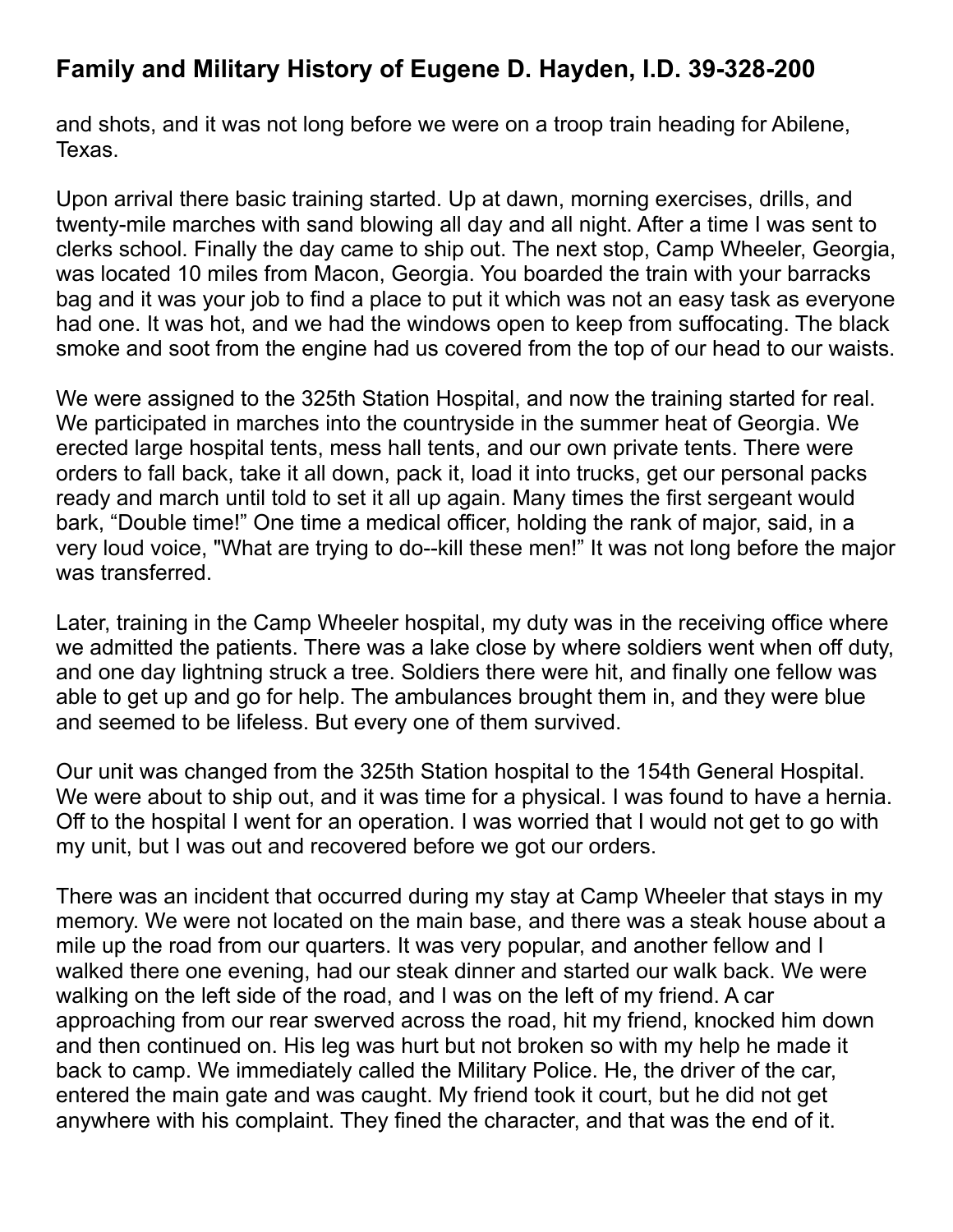We shipped out to the New Orleans staging area about 10 miles out of New Orleans in the swamps. The training got serious then. First you had to deal with the weather. It was very hot, and the humidity was unbearable. Mosquitoes had to be reckoned with. The barracks had mosquito nets around each bunk. The stench was obnoxious. Cold showers were hot showers. We were given salt tablets, but I could not keep them down so had to salt my food heavily.

We lined up four deep to get to the mess hall a block away. By the time you got in you were completely wet from head to foot. Once in and seated with your meal the perspiration dripped into your food, but if you did not want to go hungry you ate it. Cockroaches were everywhere.

We were trained to respond to gas attacks which meant wearing gas masks which made it all the more unbearable. We had night marches in the swamps, the release of tear gas, and then on with the gas masks. Yes, they were getting us ready to go overseas.

We did have good times there as well. We were given passes to go to New Orleans where we spent a lot of time in the French Quarter seeing the sights. We also frequented the theaters as they were air-conditioned.

The day came to ship out, and our next stop was Fort Dix, New Jersey. The training there consisted of climbing up and down ropes simulating abandoning ship. Of course more shots and medical exams were received. We were given passes and took the train to New York City. There I saw my first " zoot suiter" with the baggy pants and a long chain hanging down the leg. It's much like what you see on the streets today. Of course it is worse, much worse now.

Orders were received and we departed on the train, June 22, 1944, from Camp Kilmer to the New York dock where we boarded with our duffel bags aboard the Queen Elizabeth. There were 15,000 troops aboard ship. My bunk was 4 decks below sea level. There were canvas bunks four high. The swimming pool was used as a mess hall. We spent a lot of time on top deck just standing against the rail gazing across the water. There was one gun on the stern. We zig-zagged to avoid Nazi U-boats. There was a lot of gambling on deck. Piles of money in front of players had to be held down to keep it from blowing away.

When the call came for chow the lines were long and kept moving. When we finished we stood in another line to wash our mess gear. Washing it is stretching it a bit as the water became greasy and you could not stop. 'Keep the line moving' was the order.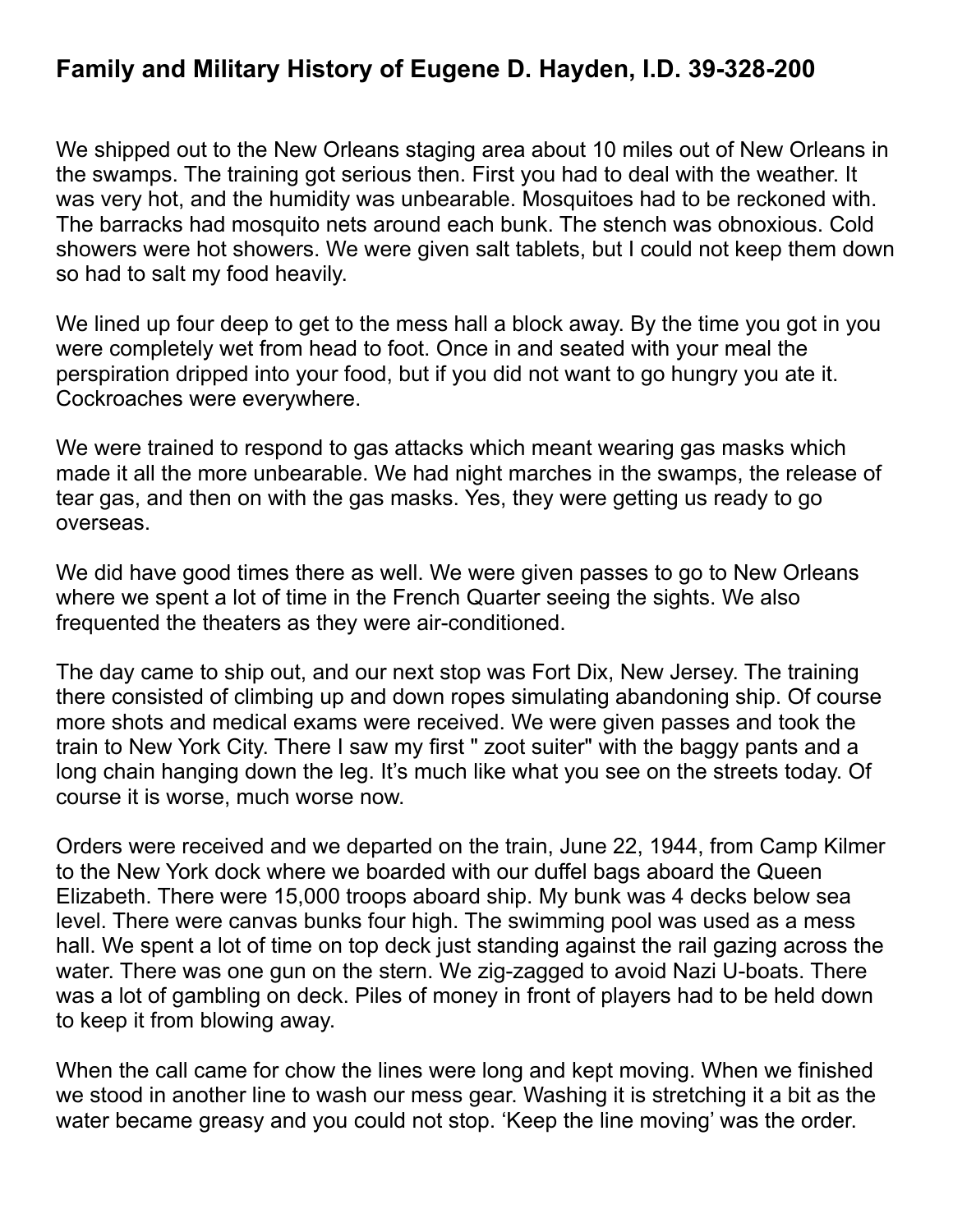After you got back to your bunk you got some toilet paper and wiped the mess gear off the best you could.

The ship was huge and it did not rock but there was plenty of sea sickness for reasons that I did not understand. It took us eight days to cross because of the zig-zagging and we landed in Glascow, Scotland, June 28, 1944. We disembarked and were met by the Scottish people with crumpets and tea. It really impressed me as I was thinking, " We have more food than they have, but they are sharing what they have." It would have been unthinkable to turn it down.

It was not long before we boarded a train and soon we found ourselves in a tent camp somewhere in England. We were just getting settled in when we were welcomed by our fighter jets flying so low that they would have hit a train if it was in front of them. We dove for cover as a natural reaction. I am sure they had a good laugh, but we thought we had had it.

We were then moved to a hospital located in Burderop Park south of Swendon, England, where we relieved the 217th General Hospital. Our hospital had 834 beds. After a time we became a transit hospital. Our ambulances transported the wounded from Wroughton Airfield. If it was determined that their injuries were such that they should not be moved they stayed and were treated there. If they could be moved the diagnosis determined to which hospital they would be transported as various hospitals were equipped to specialize.

It was my duty, along with several others, to admit the patient and keep his records. I recall one day a crew from a B-17 bomber was brought in with various injuries. Their plane had been badly damaged from enemy fire. There was a huge hole in the side. The plane had to be landed, and their pilot managed to land it on a fighter strip which was far too small for a bomber. But land it he did, and the crew could not say enough good things about him. One of the fellows was from Klamath Falls, Oregon, and I have always regretted that I did not keep his name.

I also quite vividly remember a patient with a severed spinal cord. In those days there was not much hope for any extended life. It was my duty to go to his bedside, interview him, and let him know that he was headed home trying the best one could to make like it was his lucky day and at the same time knowing that his future was bleak.

During the battle of the bulge ambulances were arriving one behind the other. We admitted them through the front, determined if they could be moved, and if so, took them directly to the back and re-loaded them into ambulances going to hospitals pertinent to their particular injuries.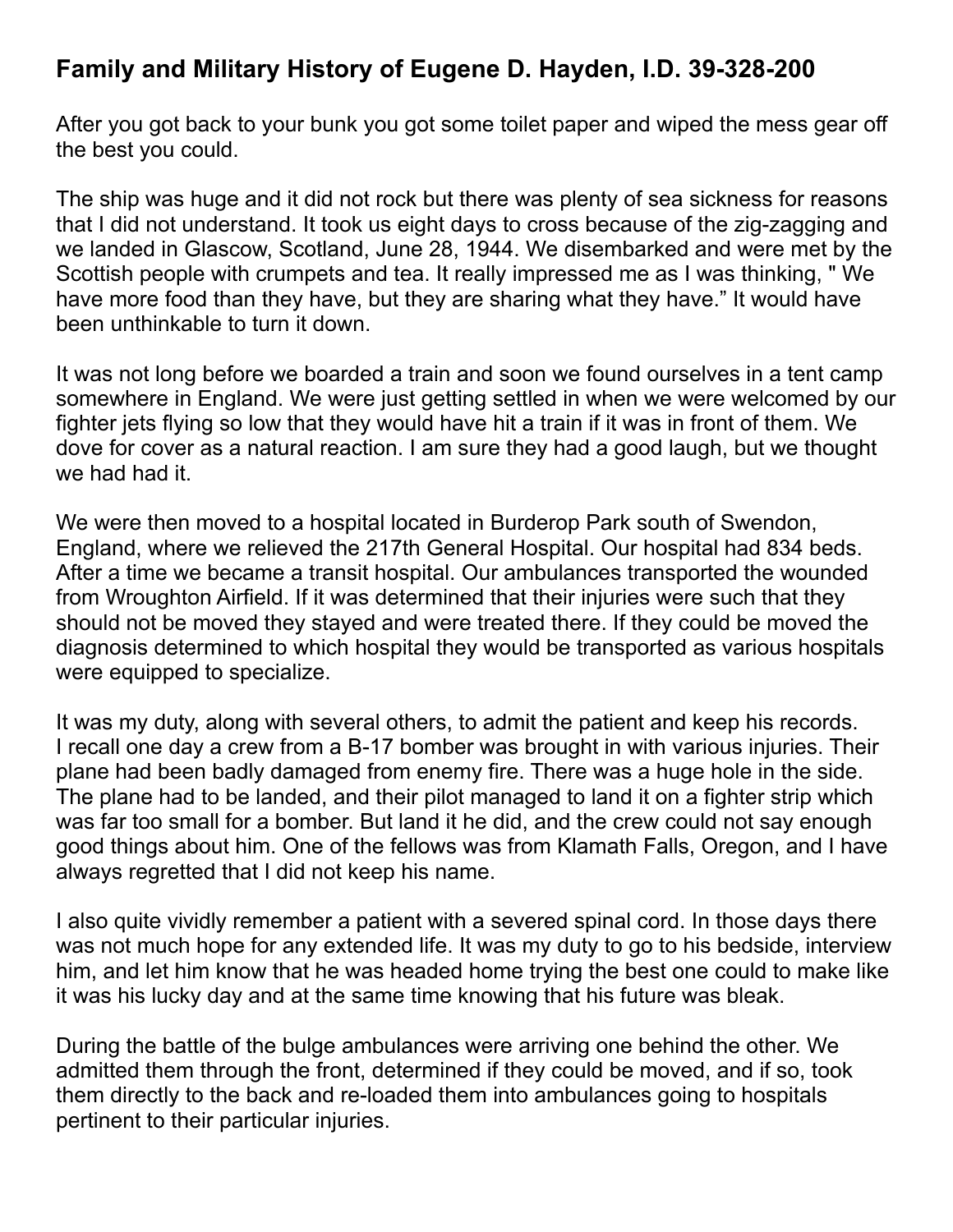There were many patients who were diagnosed as having "combat exhaustion". This diagnosis was very applicable, and in no way should they be criticized. They had been under fire for so long and under such conditions that they could take it no longer and their nerves were shattered. Long periods of rest and rehabilitation was needed and received.

We had a number of Italian prisoners on the grounds that policed the area. By that I mean they picked up the litter and did such other duties that they might be assigned. They were good at making rings and one of them made me a ring from a nickel, and I have it to this day.

There was a house a short distance from our Quonset huts, and the lady took in washing and ironing. When we took our laundry over we also took soap. We had plenty of it, and she had none except what we provided. She had a wood stove, and flat irons were heated on the stove. She was a very nice lady, and it was nice to go over and visit for a while. We always marveled at all the labor she had to do to get the job done as the clothes had to be washed by hand. We paid her the best we could with the limited money we had. There was also a pub up the road that we visited fairly often. I sometimes wonder if it is still there.

When we were on leave we either went to Swindon or London. Swindon is a goodsized city with theaters and pubs which we frequented often. Dark beer was served and we came to like it. The only things you could get at a restaurant were fish and chips.

When darkness came in London there was a complete blackout. There was no smoking except for pipes which had to be upside down. V-2 rockets from Germany would hit somewhere in the city on a regular basis. We rode the subways. I do not remember where but somehow, someway, we found our way back from wherever we were going.

During the battle of the bulge there was a shortage of soldiers on the front lines, and they were pulling troops stationed in England. Every day you checked the bulletin board to see if your name was there. Mine was not, but my friend, Robert Weyenberg, was called. I got a letter from him, and he said he was wounded but not seriously. They handed him a purple heart and sent him back to duty. He was from Appleton, Wisconsin, but I have not had any communication other than that one letter.

Then came VE day, May 8, 1945, but it was tempered with the fact that the war in the Pacific was still raging. We still had patients in the hospital, and our duties continued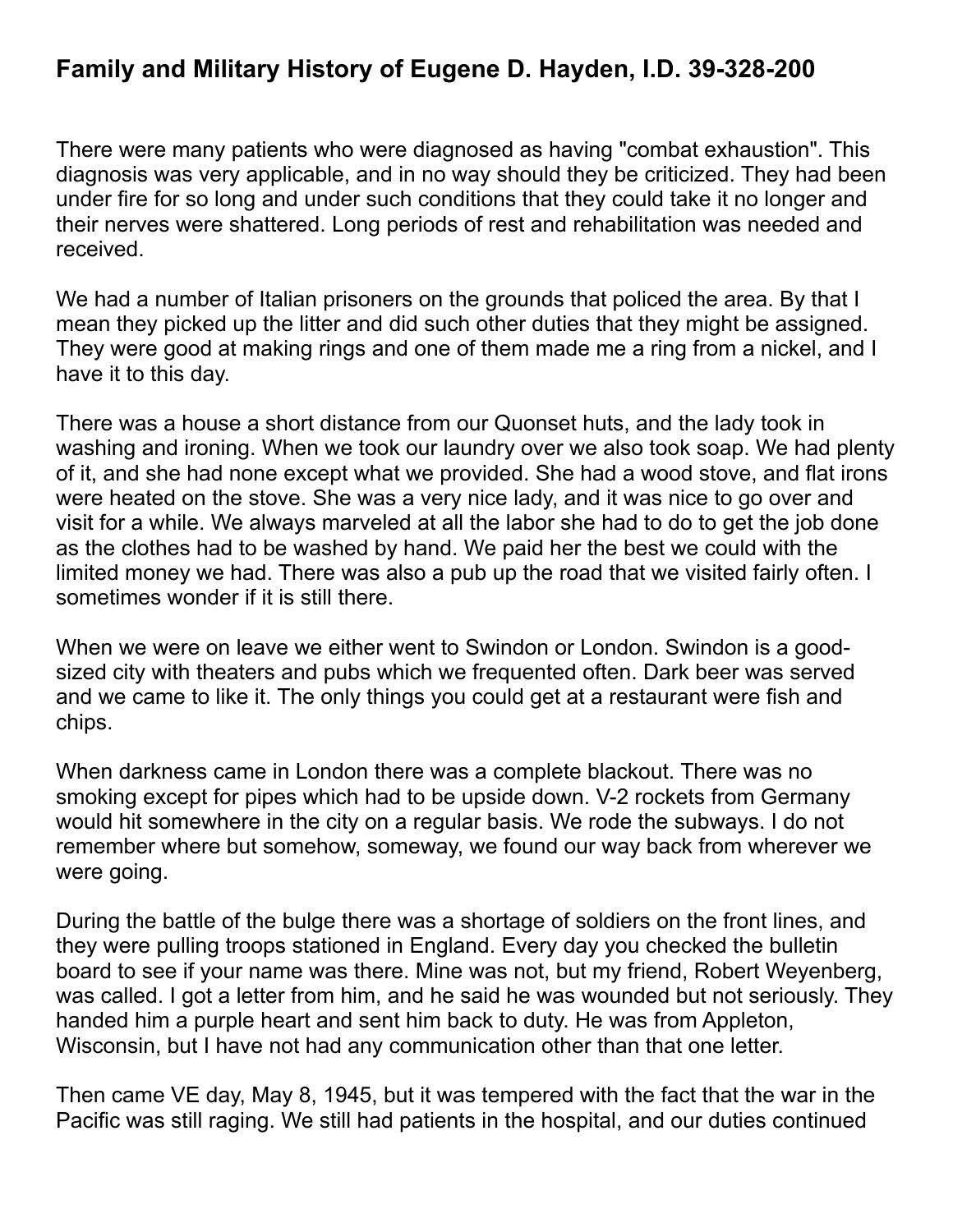on but on a more relaxed day-to-day routine. I do not remember the details or how we finally disposed of the patients, but the word was that we would soon be going back to the mainland and then be re-deployed to the Pacific theatre.

Then on August 6, 1945, the first atomic bomb fell on Hiroshima. The Japanese needed more convincing, and the second bomb August 9, 1945, was dropped on Nagasaki. We were now not going to be re-deployed. We and millions of others were going home.

There are those today that think the bombs were not necessary. Those making that claim may have never been born had they not dropped the bombs. Seven thousand American men died on the small island of Iwo Jima and 20,000 Japanese. That should give some idea of what would have happened had the invasion of Japan have occurred. Some argue diplomacy could have ended the war. Not so; they would have fought to the bitter end. I may well have not been here to write this story as I may not have been as fortunate on my next tour of duty. There is no doubt that there would have been untold thousands of both Americans and Japanese that would not have written any story. Millions that have been born since would never have seen the light of day. President Truman, you made the right call.

We departed from Southhampton, England, August 19,1945, aboard the Queen Mary and arrived in New York Harbor August 21, 1945, no zig-zagging, and what a sight as the Statue of Liberty came into view.

As it was so many years ago it is hard to remember how many days it took or how we got there, but I was assigned to Fort McClellan, near Annison, Alabama. I was there for a few months, more or less, and while there I purchased a 1940 Chevrolet black coupe. They had price controls in effect that did not work. The fellow who sold me the car said he could not buy the car for the price that he was supposed to sell it for. I paid \$700 in cash for the car, or thereabouts.

We had no particular duties while there and after a time I received orders to report to Headquarters Company, Fort Benning, Georgia. I worked in the office there and was quartered in Headquarters barracks. It was there I met Billy Treglown, and we became friends. He had a home in Macon, Georgia, and I had a car. We would go to his home every week-end. His mother, Pauline, cooked a big platter of shrimp for us each and every time. Billy had a cousin, Ruth Lindsey. He introduced me and we dated every week-end.

After another few months orders came for me to report to Fort McPherson, Georgia, for discharge. After receiving my discharge I headed back to Oregon in my Chevy. I soon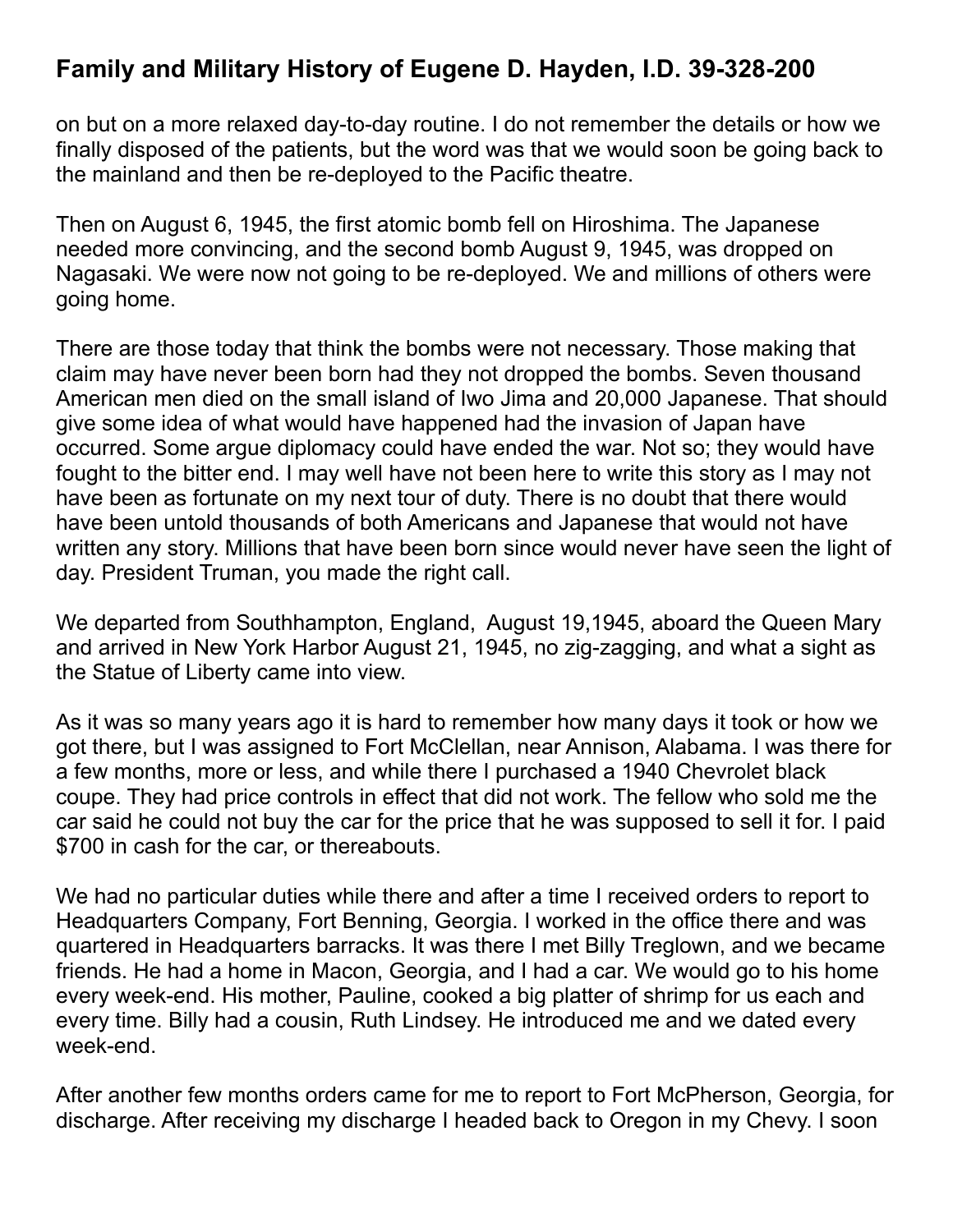reported to my employer, the Southern Pacific Railroad and was assigned to the agency at Willamina, Oregon.

I began writing to Ruth, and when vacation time arrived I was on the train heading for Macon, Georgia. We dated, and I asked her to marry me. She agreed. I now had to face her father, B (initial only) and her mother Ola. When I informed her father of our intentions his first response was, " Have you lost your mind!" He relented though, and we were married in their home, 140 Ridgeland Ave, January 23, 1947.

Ruth had a large family, brothers Bernard, Fred, James and Milton; sisters Martha, Joyce and Gracille. Every one of them was very friendly to me as were Mr. and Mrs. Lindsey. All have passed on except Ruth and Joyce. Ruth and I returned home on the train and lived in Willamina for several months. During the war there was not any construction of housing as all efforts were directed at winning the war. Now with the troops being discharged there was a huge demand for housing and it was almost impossible to find a decent place to live.

Our first place was above a tavern. We had a kitchen, living room and bedroom, no bathroom. The toilet was down the hall. We made our own shower by attaching a hose with a sprinkler to the kitchen sink faucet. We made a circle from wire and attached a shower curtain. We had a galvanized tub to stand in. We had a ice box but no refrigerator. Ruth must have wondered, "What did I get myself into?"

A few months later I was a successful bidder on a position in Portland. It was not much better there at first. We lived in the upstairs of a private home. The community bath was downstairs. We had a kitchen and bedroom. We finally did find a basement apartment which was much nicer than anything we had before. We lived there another few months and then we finally rented a house located at 61st and NE Glisan. It was in this house that Ruth became pregnant with our first born. Ruth's mother made the trip from Georgia to be with Ruth prior to and after the birth. Ruth, her mother and I were taking a walk in a Rose garden when Ruth gave the word that it was time to go to the hospital. Dennis Lindsey was born April 8, 1949, in Good Samaritan (Wilcox Memorial) Hospital.

On April 11th Ruth was in her room at the hospital, Dennis was in the nursery, Ruth's mother was at our house, and I was at work in the round house office in Brooklyn yard. It was on this day that Portland was hit with an earthquake. Ruth was terrified as her new son was not with her and her thoughts were for his safety. For Ruth's mother she was home alone, the chandelier was swinging to and fro, and she, of course, was frightened. For me I thought at first that a railroad engine was causing the shaking. I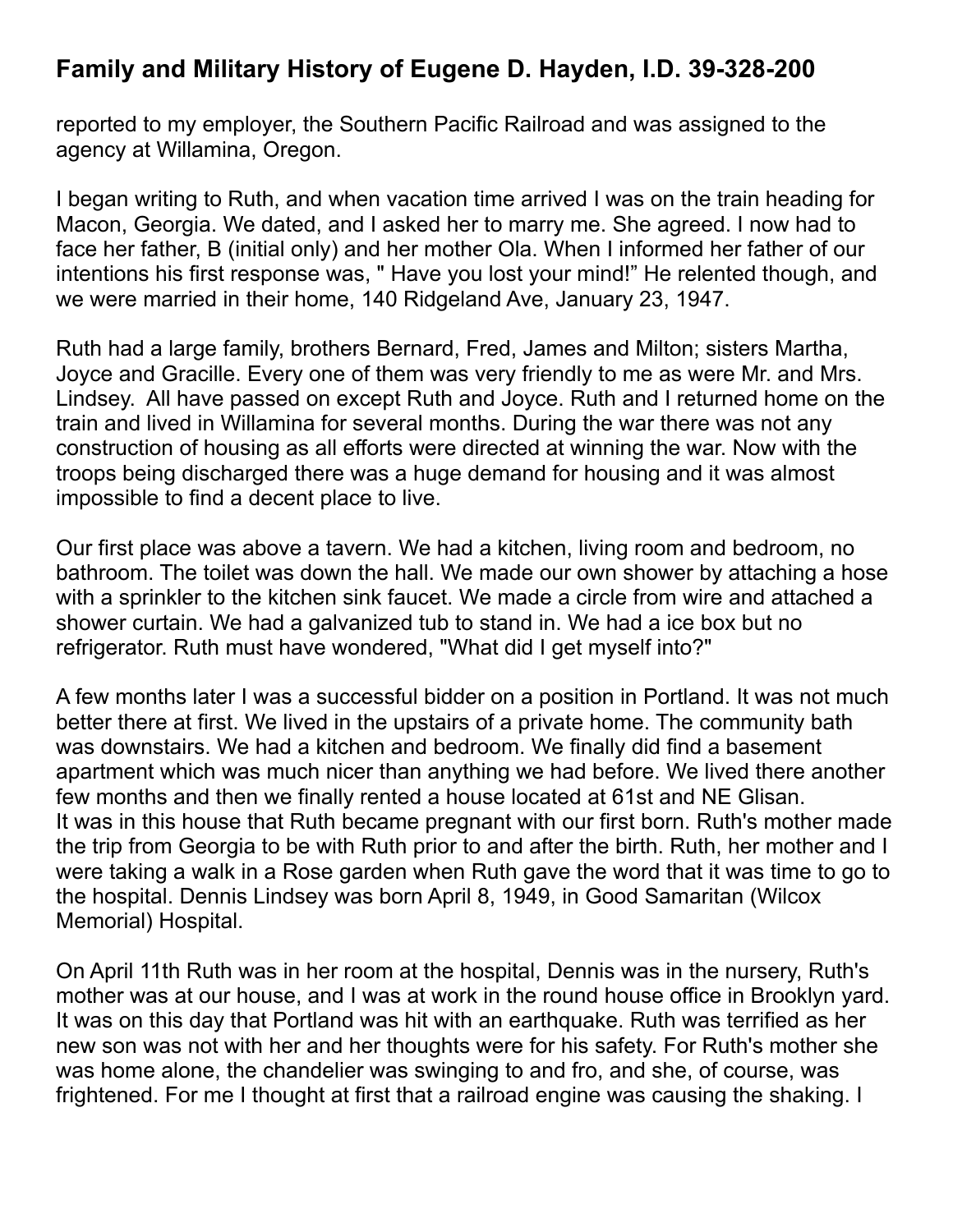soon realized that the whole building was moving, and I was frightened as well as you feel so helpless. No serious damage resulted, however.

Our rent was \$50 per month at the time, and that was a lot of money in those days. The neighbor directly behind us was paying \$20 per month. I asked him to let me know if he was to ever move. He did, and we moved across the fence. We were now living at 6110 N.E. Hoyt Street. We were living in this house when our second son, Daniel Wayne was born December 18, 1952, and our third son, Steven Eugene was born February 8 1956. Both were also born in Good Samaritan (Wilcox Memorial) Hospital.

We were living at this address when Ruth's father and mother came to visit. This was a very small house, and Mr. Lindsey took a few steps through the living room and suddenly found himself in the kitchen. He remarked, "Are we in the kitchen already?" During this visit we made a trip up the Columbia river to Celilo Falls. This was an Indian fishing area at the time. They had wooden bridges from one rock to another, and Mr. Lindsey walked out with them. They netted a fish, and he bought it from them. We cooked it that evening. This was the highlight of his trip.

Shortly after they returned home they offered to help us buy a house by loaning us a down payment, and we accepted the offer and bought a house at 4325 N.E. Davis St., I believe, in 1958. During our time there Ruth's mother and father visited again, and their grandson, Bernard Jr. visited at the same time. We took a trip to Victoria B.C. At that time the dollar was worth less than the Canadian dollar, and when Mr. Lindsey traded his \$20 bill he got back \$19. That did not set well. We had a great time nevertheless.

The Southern Pacific Railroad, my employer, began consolidating in the 1960s and built a large yard in Eugene where the trains were made up, and also it was the main office for Oregon and northern California. I made the decision to move to Eugene, and we bought a house at 2805 Calla St. and have lived here since.

Our three sons, Dennis, Daniel and Steven are all very successful. I write the following on May 15, 2005. Dennis is a doctor, a pathologist, in the Army and holds the rank of full Colonel and is presently stationed at the Armed Forces Institute of Pathology in Washington D.C. He and his wife, Laura, reside in Olney, Maryland. Daniel is an Engineer on the Union Pacific Railroad (formerly the Southern Pacific) and his run is from Dunsmuir, Ca. to Klamath Falls, Or. and then a return trip to Dunsmuir. He and his wife, Marsha reside in Castella, California. Steven is an Airline Mechanic employed by United Airlines at the Flight Center in Denver, Co. He, his wife, Jeanne, daughter, Lindsey and son Adam reside in Westminster, Colorado. Steve is also a private pilot and instructor.